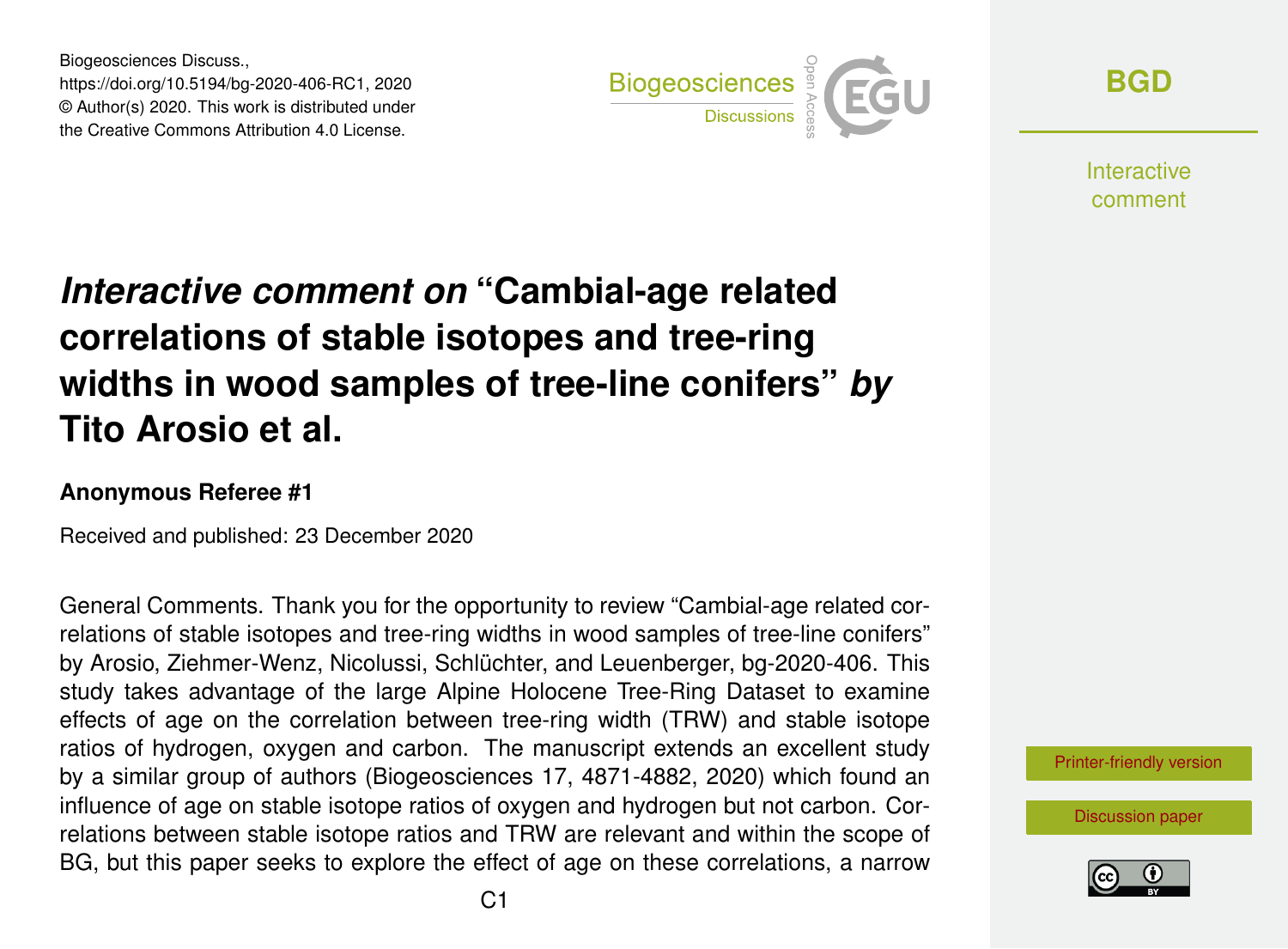and difficult subject given the known strong and non-linear effects of age on TRW. The dataset is apparently well-collected and impressive in its temporal coverage (9000 years) and replication (7604 samples). The approaches are standard, but the methods and assumptions appear to be valid and clearly outlined. The main conclusion, well supported by the data, is that the correlation between TRW and isotope ratios of hydrogen and oxygen is affected by age in the first 100 years. This is not surprising given that TRW is known to be strongly affected by age and that the same authors have already shown that isotope ratios of oxygen and hydrogen are affected by age. More detail in some of the methods would be helpful as described below. The authors give proper credit to related work, the title clearly reflects the contents of the paper, and the abstract is reasonably clear. The overall presentation is concise and well-structured, but problems with the English grammar make much of the writing unclear. Mathematical formulae, symbols, abbreviations and units are correctly defined and used. I have no suggestions for combining or eliminating major sections. The references and the supplementary material are appropriate.

Specific Comments. The authors find that the correlation between TRW and isotope ratios of hydrogen and oxygen, but not carbon, are affected by age in the first 100 years. These correlations are strongly affected by the method used to detrend the TRW data for age. More precisely there is a strong difference between the results of linear and spline detrending. The spline but not linear detrending is addressed in lines 143-144. The authors need to explain the difference between these two detrending approaches. Is it possible the cause of this difference is that in the linear case detrending was applied to both the isotope and TRW data, while in the spline case detrending was applied only to the TRW data?

For both species in the first 75 cambial years, the hydrogen isotope ratio is negatively correlated with TRW and the oxygen isotope ratio is positively correlated with TRW for both raw and linearly detrended data (Fig. 1, panels a, b, d, and e). The authors present an interesting and well-referenced explanation of this pattern in the Discussion.

### **[BGD](https://bg.copernicus.org/preprints/)**

Interactive comment

[Printer-friendly version](https://bg.copernicus.org/preprints/bg-2020-406/bg-2020-406-RC1-print.pdf)

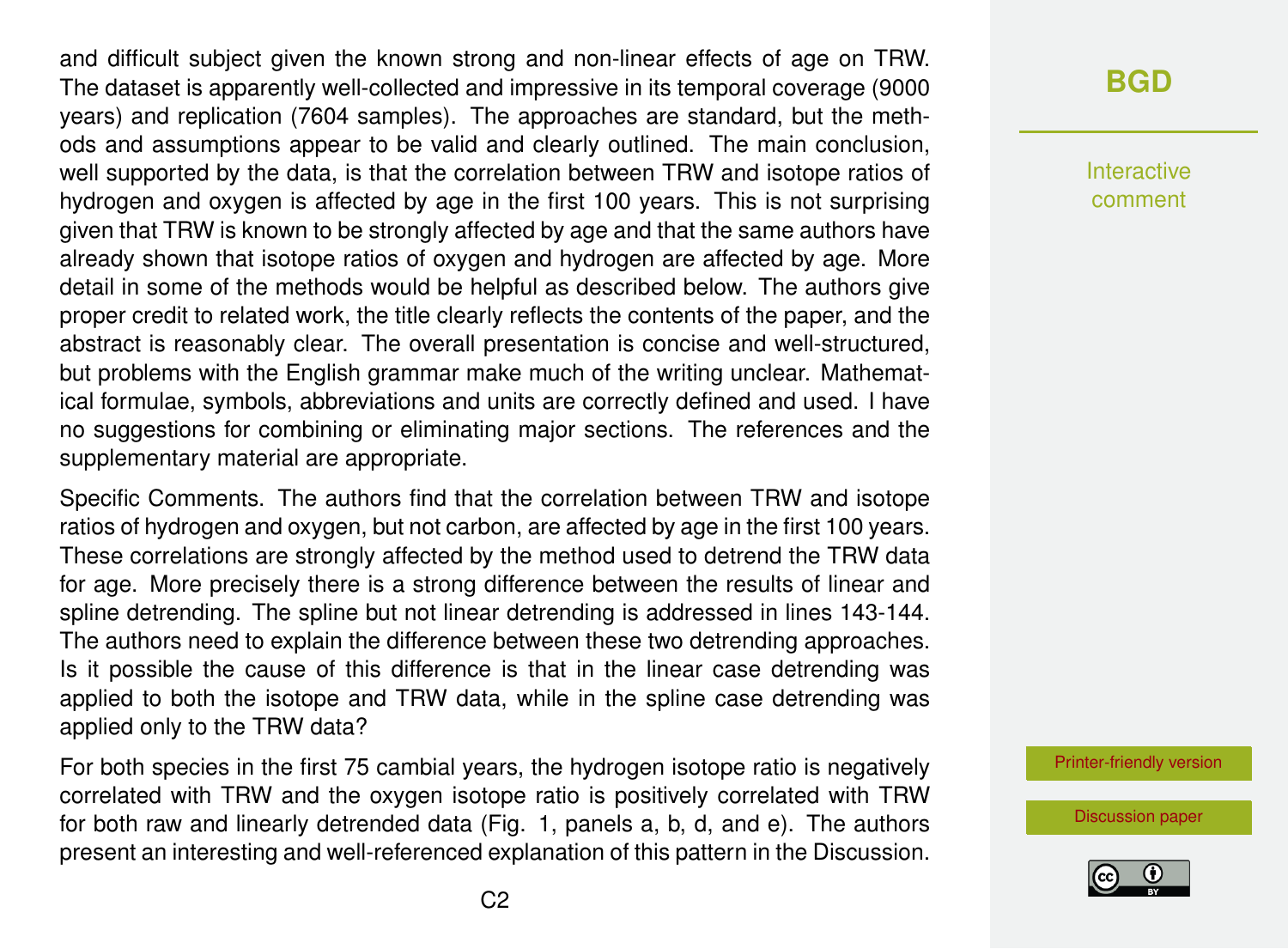On the other hand, this pattern leads to the expectation that there should be a negative correlation between the hydrogen and oxygen isotope ratios for both species over the same time period. Fig. 2 panels a and d show this for pine but not larch. Please explain.

Line 13 states "no trends" were found in adult trees. Please be more specific. Trends against what variable? Cambial age?

Line 55 states "To avoid a geographical effect that can lead to artificial trends, we have normalized the isotope values of each tree by subtracting the tree mean from each value". This is a reasonable approach as long as the variance does not change as a function of the mean. Is that the case?

Line 63 describes the linear detrending of the isotope and TRW values, but omits the variable against which this detrending was applied. Is this variable cambial age?

Line 67 says default settings were used for the spline detrending. Given that this detrending is central to the results, it would be useful to provide details of these settings. For example, what was the spline stiffness? Did you use the ratio or difference method to calculate residuals, etc.?

Line 95 states two patterns are different. How are they different?

Line 123 states "the correlation between the TRW and the two water isotopes of all the trees, not divided in cambial age classes, were non-significant." This is inconsistent with Figure 1 panels a, b, d, e, and f, which all show significant correlations between TRW and water isotopes where all age classes are combined.

Lines 124-126. Good point.

Technical Corrections.

Line 16. Replace "year" with "years".

Line 29 refers to "the two species" but the species are not introduced until the following

#### **[BGD](https://bg.copernicus.org/preprints/)**

Interactive comment

[Printer-friendly version](https://bg.copernicus.org/preprints/bg-2020-406/bg-2020-406-RC1-print.pdf)